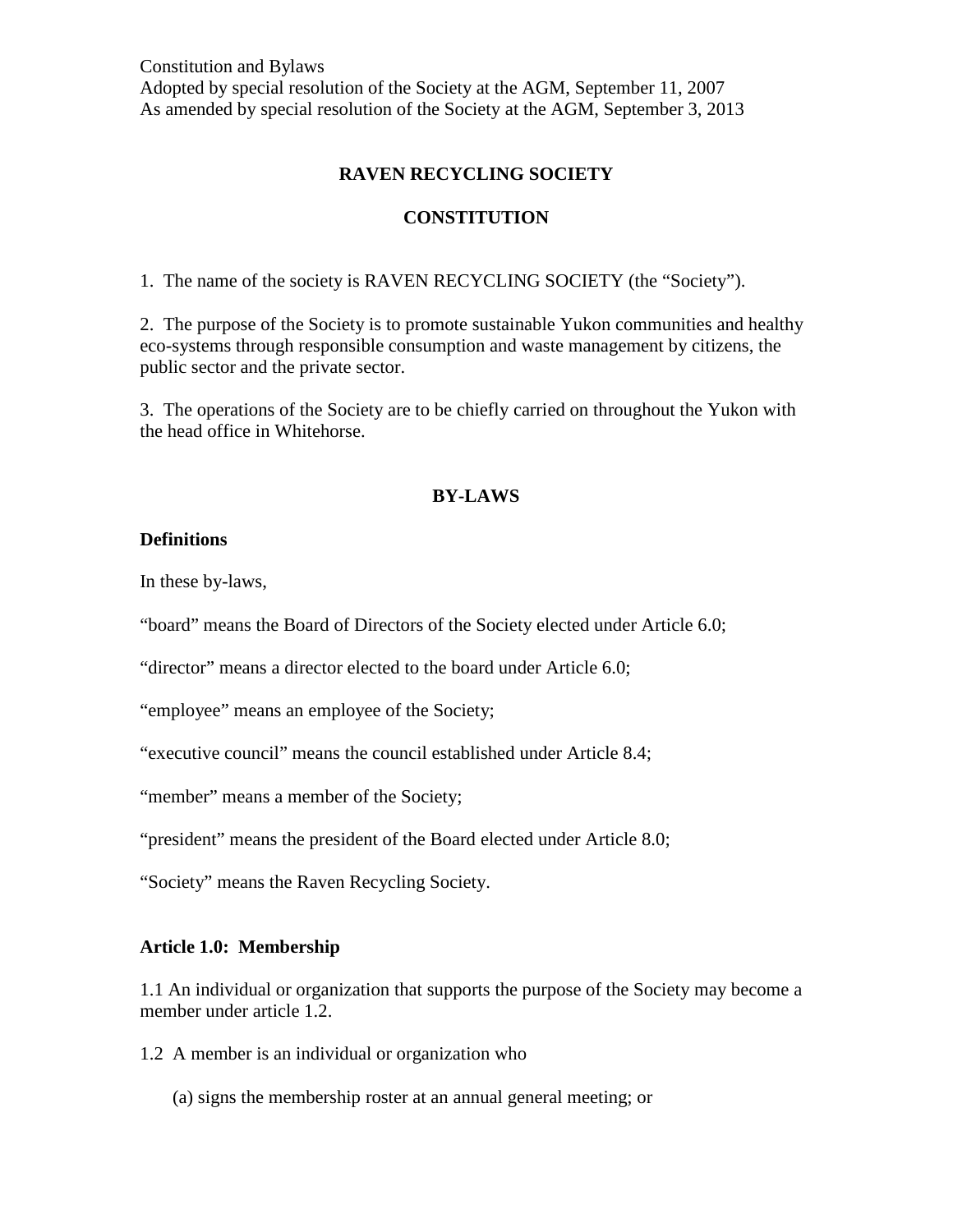(b) requests the Society to add their name to the membership roster at any other time.

1.3 The board may grant a lifetime membership to an individual or organization.

1.4 The board may determine the membership fee payable from time to time.

1.5 A membership is not transferable.

1.6 A member may resign by giving written notice to the board.

1.7(a) The board may reject any application for membership and may expel an existing member if, in the opinion of the board, the person engages either directly or indirectly in any activities which are detrimental or inconsistent with the purpose of the Society or these by-laws.

(b) Upon written request of the individual or organization whose application for membership was rejected or who was expelled, the board shall reconsider the matter. A two-thirds vote of the board on the re-consideration shall be conclusive and binding.

1.8 An employee may not become a member. If a member becomes an employee, their membership is automatically forfeited.

# **Article 2.0: General Meetings of the Society**

2.1 An annual general meeting to elect the board and conduct business of the Society shall be held

(a) within 6 months of the fiscal year end at a time, date and place determined by the board; and

(b) at least once in every calendar year and not more than 15 months after the last annual general meeting.

2.2 A special general meeting may be called by

(a) the board; or

(b) by any group of members numbering not less than 10 % of the membership upon written notice to the board.

2.3 The Society shall cause notice of the time, date and place of every general meeting to be published in a newspaper of general circulation in Whitehorse not less than 21 days prior to the date of the proposed meeting.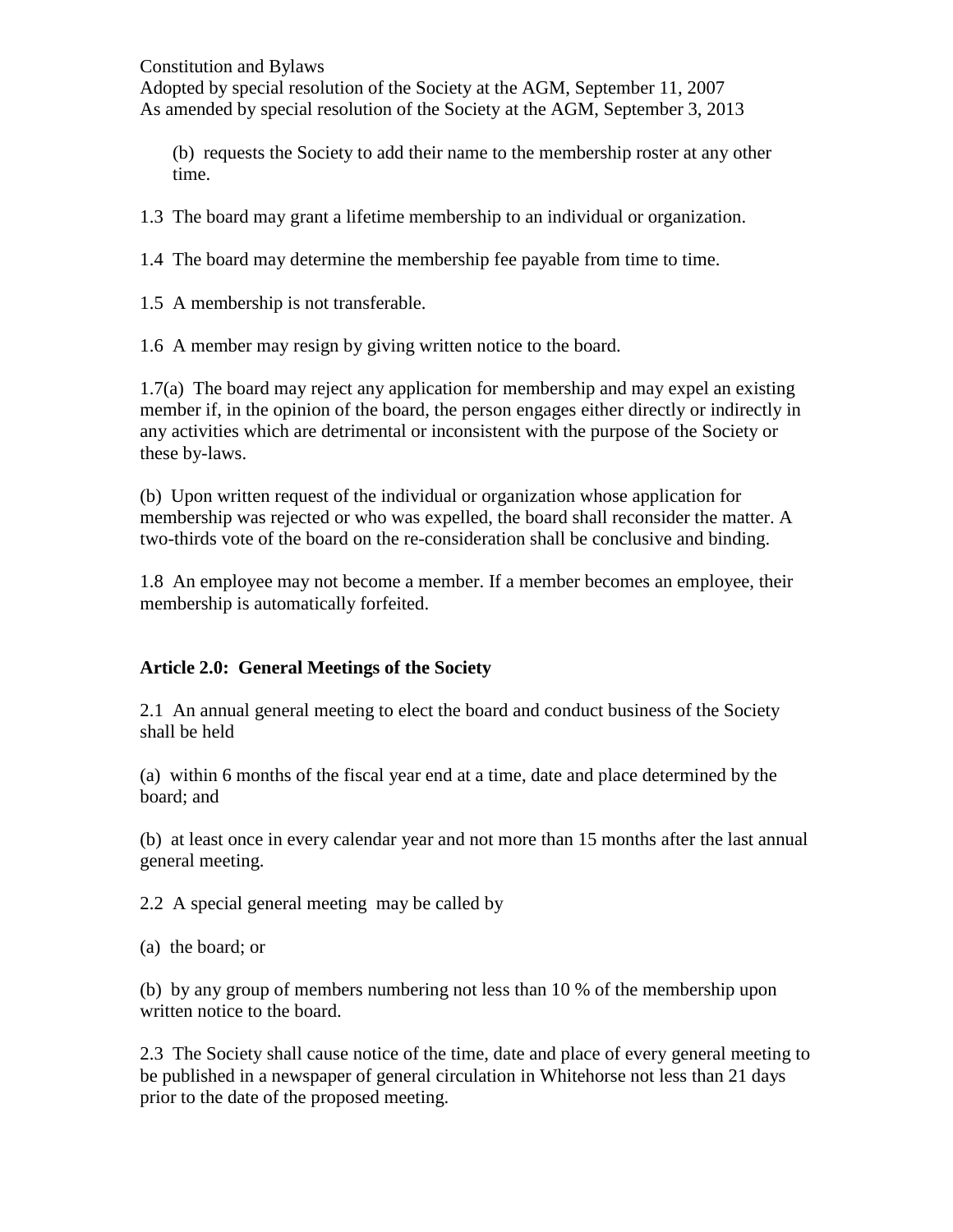2.4 12 members present at a general meeting shall constitute a quorum for the purposes of the meeting.

2.5 A member in attendance at a general meeting is entitled to one vote on each matter to be voted upon.

2.6 If there is no quorum at a general meeting, no business other than the appointment of a chair of the meeting (unless the president is at the meeting and can act as chair in accordance with 2.9) and the adjournment or termination of the meeting may be conducted. If at any time during a general meeting there ceases to be a quorum, business then in progress shall be suspended until there is a quorum or until the meeting is adjourned or terminated.

2.7 If, within 30 minutes from the time appointed for a general meeting, there is no quorum, the meeting, if convened on the requisition of the members, shall be terminated, but in any other case, it shall stand adjourned to the same day in the next week, at the same time, date and place and if, at the adjourned meeting, there is no quorum within 30 minutes from the time appointed for the meeting, the members present constitute a quorum.

2.8 Ordinary resolutions at a general meeting shall be passed by not less than a majority of members present.

2.9 The president shall act as chair of a general meeting and shall not vote on any resolution unless there is a tie. If there is a tie, the president's vote shall decide the matter.

2.10 An employee may attend general meetings.

# **Article 3.0: Meetings of the Board**

3.1 A meeting of the board shall be called by the president or a director not less than once every two months. All meetings shall be open to the members and designated employee representatives except when the board decides to conduct business "in camera".

3.2 Each director shall be notified of the time, date and place of the meeting not less than 24 hours prior to the proposed meeting.

3.3 Greater than 50% of the directors shall constitute a quorum for the meeting.

3.4 If there is not a quorum at a meeting, no business other than the adjournment or termination of the meeting may be conducted. If at any time during a meeting there ceases to be a quorum, business then in progress shall be suspended until there is a quorum or until the meeting is adjourned or terminated. Any business in progress that is suspended shall be deferred to the next meeting of the board.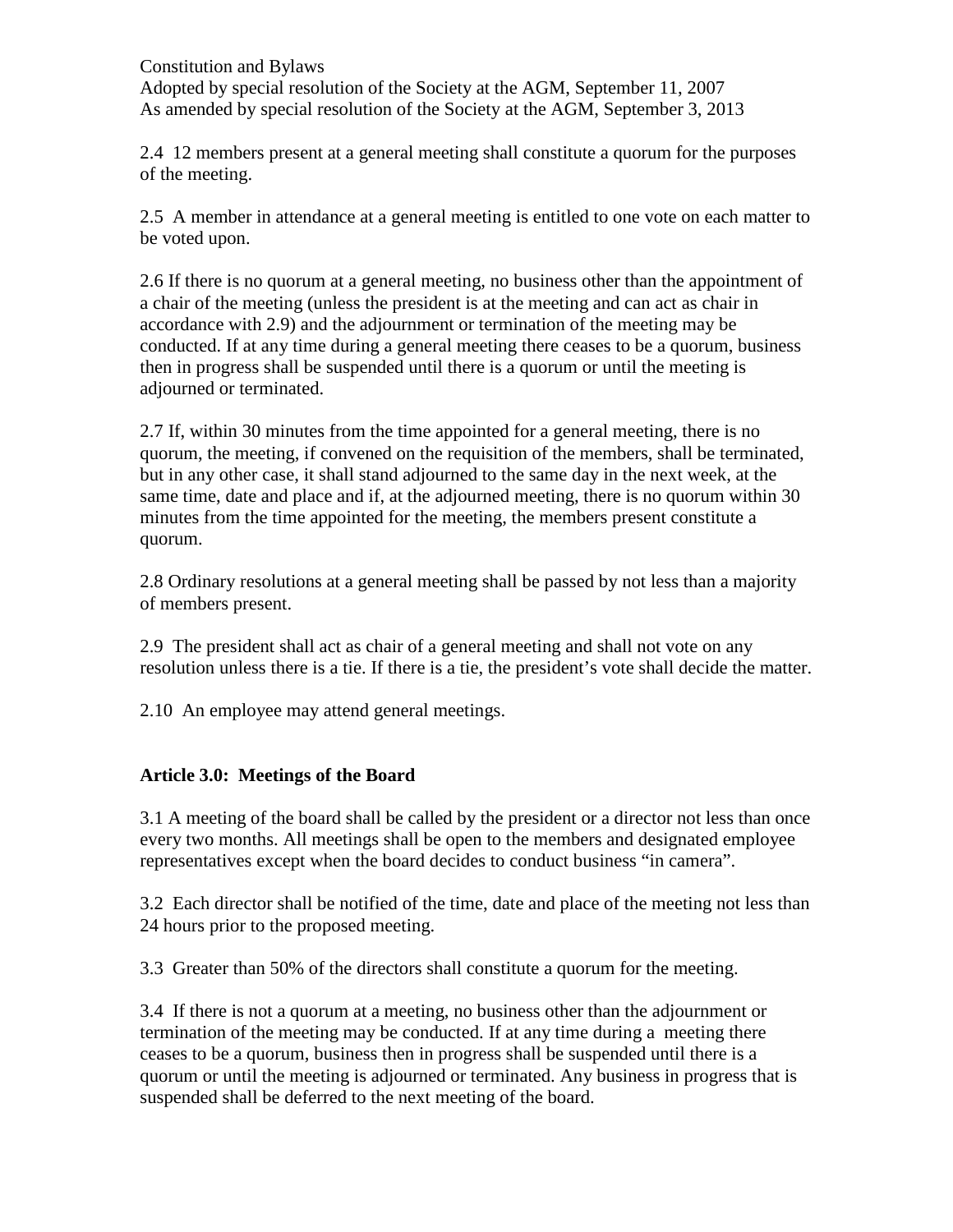3.5 Unless otherwise specified in these by-laws, a resolution before the board shall be determined by a majority vote of the directors present.

### **Article 4.0: Meetings of the Executive Council**

4.1 An emergency meeting of the executive council may be held at any time.

4.2 Quorum for an emergency meeting of the executive council shall be two members of the council.

4.3 A resolution before the executive council in an emergency meeting shall be determined by a majority vote of the participating executive officers.

4.4 An emergency meeting of the executive council may be conducted by telephone.

### **Article 5.0: Conduct of all Meetings**

5.1 Unless otherwise decided by the board, all meetings shall be governed by the latest edition of Robert's Rules of Orders.

### **Article 6.0: Board of Directors**

6.1 The board shall consist of no less than 4 and no more than 10 members of the Society who are elected to be directors under this Article.

6.1.1 In addition to the directors referred to in 6.1, up to 2 associate directors may be elected as non-voting members of the board.

(Added by special resolution of the Society at the AGM, September 3, 2013)

6.2 The directors and associate directors shall be elected by the members at an annual general meeting.

6.3 The immediate past president, if applicable, shall be an ex-officio director.

6.4 The term of office of a director is one year.

6.5 At least 90 days prior to the date for a proposed annual general meeting, the board shall appoint a nominating committee of the board which shall invite nominations for directors from the membership during the 90 day period.

6.6 Nominations for the board may be accepted from the floor at the annual general meeting and from the nominating committee.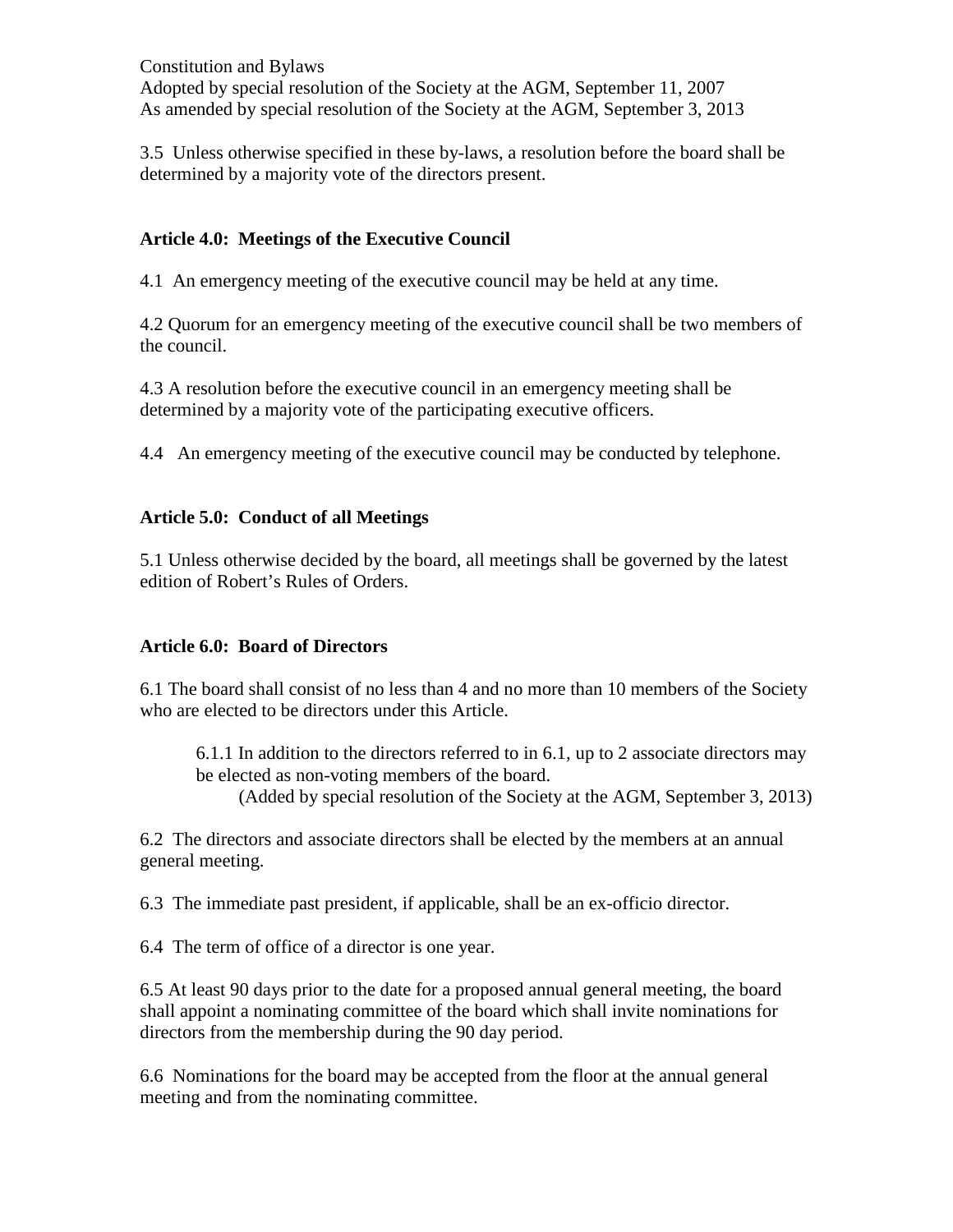6.7 A director shall be deemed to have resigned if they cease to become a member or, if without notifying the president, fail to attend 3 consecutive meetings of the board.

6.8 The board may fill any vacancies on the board between annual general meetings by appointing a member and the member may continue in office until the next annual general meeting and shall have all the rights and responsibilities of other directors.

6.9 No director shall benefit financially in any way from their involvement with the board.

6.10 The board shall provide strategic leadership on behalf of the members through initiation of policy.

6.11 The board may enter into and fix the terms and conditions of any contracts considered necessary by the board in carrying out the purpose of the Society.

6.12 The Society may borrow, raise and secure re-payment of money pursuant to a resolution of the board passed by not less than 2/3 of the total number of directors.

# **Article 7.0: Special Committees**

7.1 The board may nominate and appoint special committees **[of the board?]** as required from time to time by the board and special committees shall report regularly and be responsible to the board.

7.2 The powers and duties of a special committee shall be fixed by the board.

# **Article 8.0: Executive Officers**

8.1 At each annual general meeting a president shall be elected by members present at the AGM from among the slate of directors elected.

8.2 At the first meeting of the board after an annual general meeting , a vice-president, secretary and treasurer shall be chosen to complete the executive council.

8.3 The term of office for an executive officer shall be one year and no executive officer shall serve more than 4 consecutive years in that office.

8.4 The executive officers and the immediate past president, if applicable, shall form the executive council.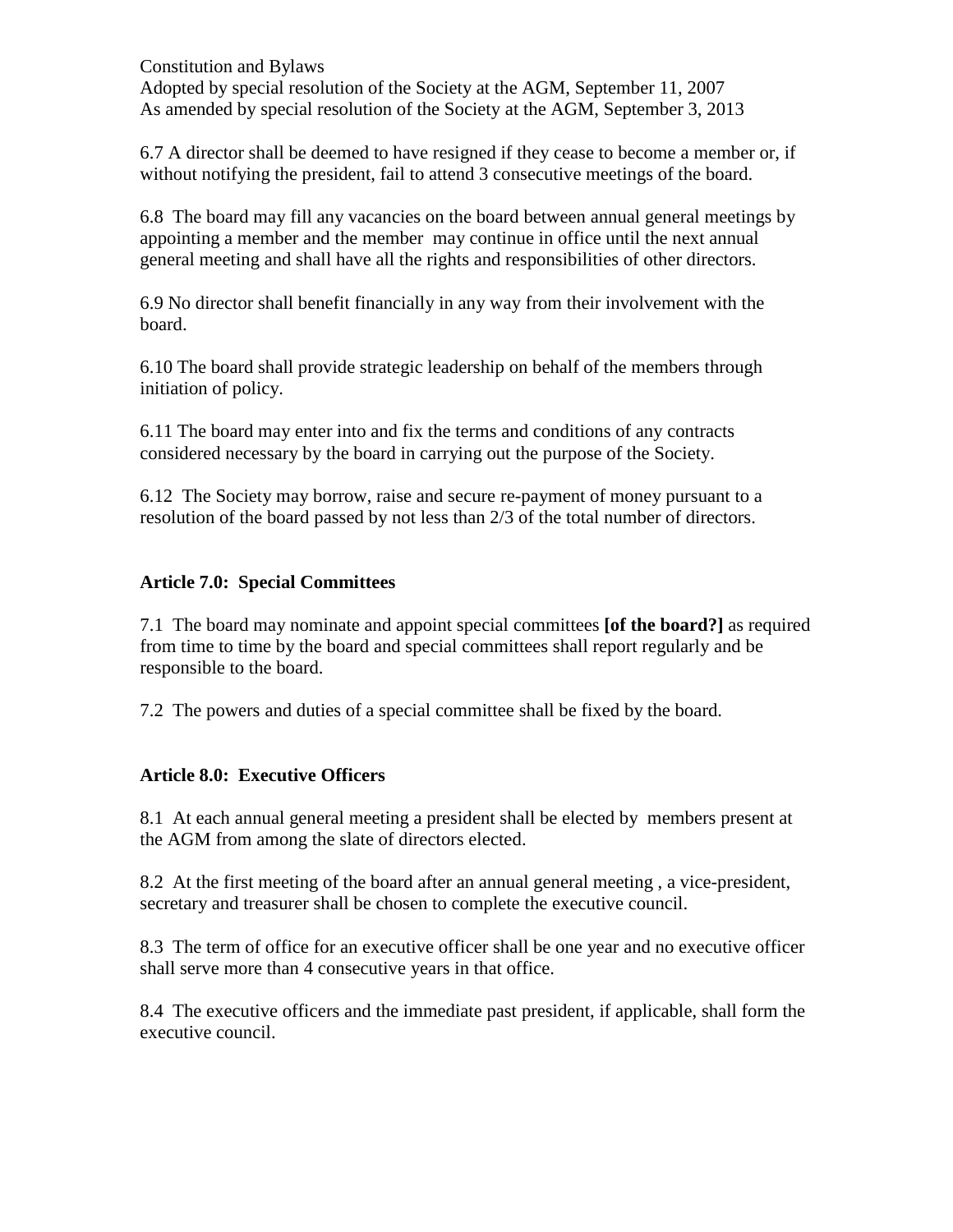Constitution and Bylaws

Adopted by special resolution of the Society at the AGM, September 11, 2007 As amended by special resolution of the Society at the AGM, September 3, 2013 8.5 The executive council shall act for the board between meetings of the board as necessary or as requested by the board. Actions of the executive council may be subject to review by the board.

8.6 The president shall

(a) co-ordinate activities of the board;

(b) chair or appoint from the board a person to chair each meeting of the board and each general meeting of the Society;

(c) submit an annual report of the board to the annual general meeting.

8.7 The vice-president shall act in place of and on behalf of the president in the president's absence and shall undertake any additional responsibilities and duties assigned by the board.

8.8 The secretary shall:

(a) ensure that notice of the meetings of the Society and board are published or issued;

(b) ensure that a complete set of minutes of all meetings of the Society and board is maintained;

(c) have custody of the seal of the Society;

(d) ensure a register of current members is maintained;

- (e) keep a copy of the constitution and by-laws of the Society; and
- (f) ensure that all other non-financial records of the Society are properly maintained.
- 8.9 The treasurer shall:
- (a) ensure that all financial accounts and records are properly maintained; and
- (b) submit an annual treasurer's report to the annual general meeting.

### **Article 9.0: Seal**

9.1 The Society may have a common seal, designated as such by the board, and may affix the seal in the presence of at least one member of the executive council to any document or other instrument.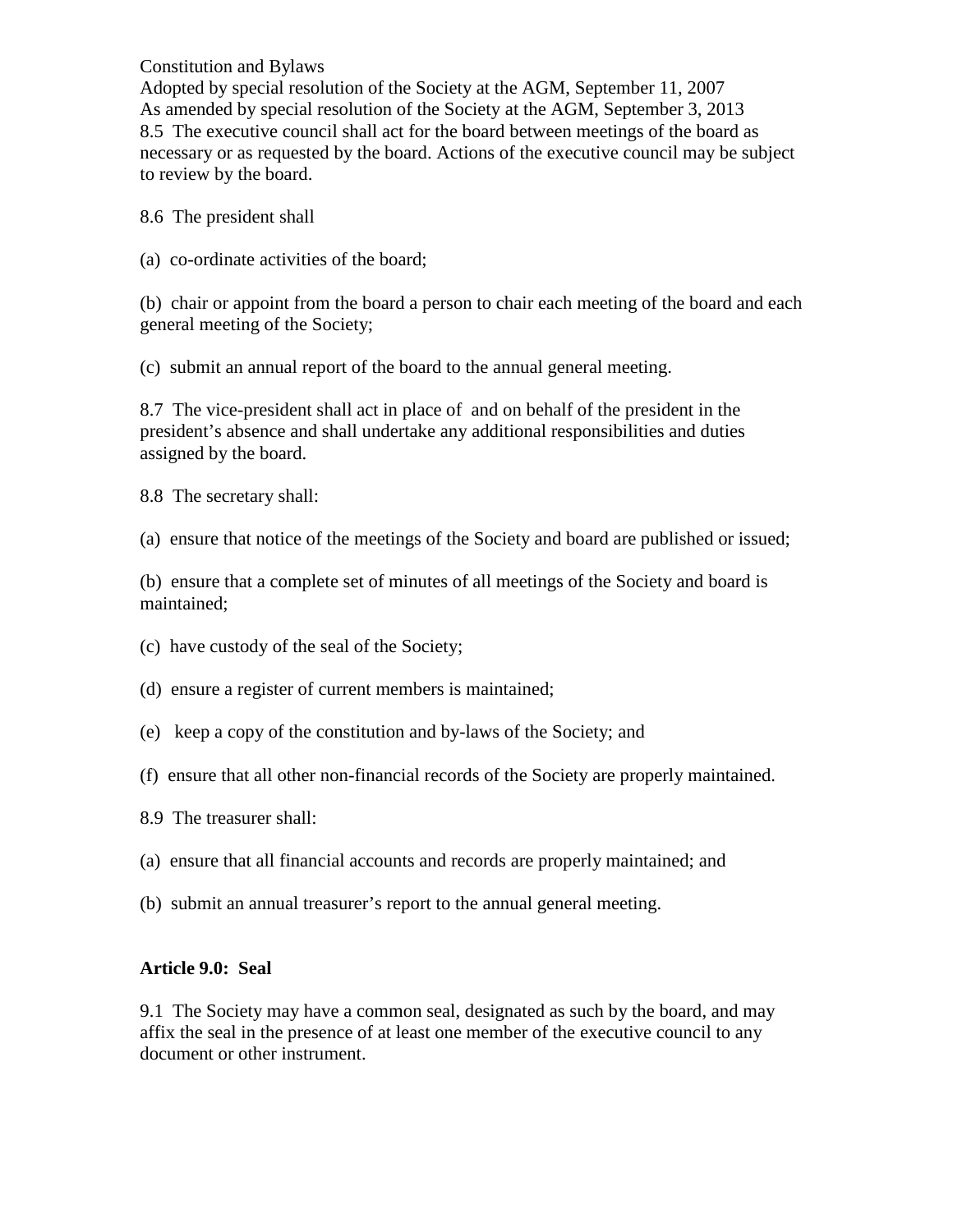10.1 Books and financial records of the Society may be inspected by members by arrangement during office hours at the place where such books and records are normally kept.

# **Article 11.0: Professional Accountant or Auditor**

11.1 At each annual general meeting the Society shall appoint a professional accountant or auditor.

11.2 The board may appoint a professional accountant or auditor to fill a vacancy in that office between annual general meetings.

11.3 A professional accountant or auditor may be removed by ordinary resolution.

11.4 No director or employee may act as the Society's professional accountant or auditor.

# **Article 12.0: Disputes**

12.1 Any dispute concerning the interpretation or application of the by-laws and any dispute concerning the rights of a member or the powers of a director or executive officer may be submitted to and decided by arbitration under the *Arbitration Act* (Yukon).

# **Article 13.0: Amendments**

13.1 The by-laws shall not be amended except by way of a special resolution of the Society.

13.2 The Society shall cause notice of any special resolution to amend the by-laws of the Society to be published in a newspaper of general circulation in Whitehorse not less than 21 days prior to the date of the meeting at which the proposed amendment is to be considered.

13.3 The by-laws may be amended by special resolution passed by not less than 75% of the members present at the meeting.

# **Article 14.0: Dissolution or winding up**